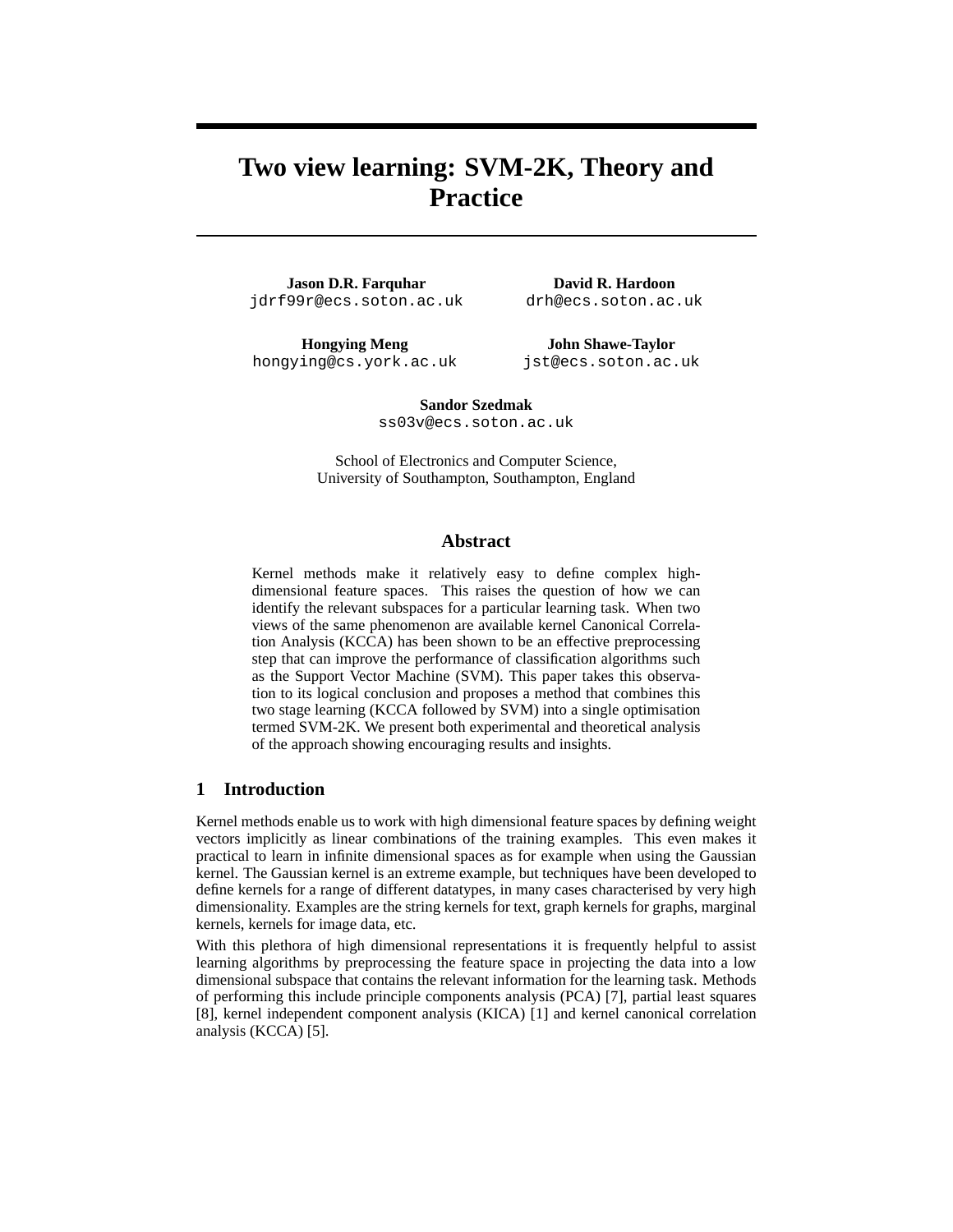The last method requires two views of the data both of which contain all of the relevant information for the learning task, but which individually contain representation specific details that are different and irrelevant. Perhaps the simplest example of this situation is a paired document corpus in which we have the same information in two languages. KCCA attempts to isolate feature space directions that correlate between the two views and hence might be expected to represent the common relevant information. Hence, one can view this preprocessing as a denoising of the individual representations through cross-correlating them.

Experiments have shown how using this as a preprocessing step can improve subsequent analysis in for example classification experiments using a support vector machine (SVM) [6]. This is explained by the fact that the signal to noise ratio has improved in the identified subspace.

Though the combination of KCCA and SVM seems effective, there appears no guarantee that the directions identified by KCCA will be best suited to the classification task. This paper therefore looks at the possibility of combining the two distinct stages of KCCA and SVM into a single optimisation that will be termed SVM-2K.

The next section introduces the new algorithm and discusses its structure. Experiments are then given showing the performance of the algorithm on an image classification task.

Though the performance is encouraging it is in many ways counter-intuitive, leading to speculation about why an improvement is seen. To investigate this question an analysis of its generalisation properties is given in the following two sections, before drawing conclusions.

# **2 SVM-2K Algorithm**

We assume that we are given two views of the same data, one expressed through a feature projection  $\phi_A$  with corresponding kernel  $\kappa_A$  and the other through a feature projection  $\phi_B$ with kernel  $\kappa_B$ . A paired data set is then given by a set

$$
S = \{(\phi_A(\mathbf{x}_1), \phi_B(\mathbf{x}_1)), \ldots, (\phi_A(\mathbf{x}_\ell), \phi_B(\mathbf{x}_\ell))\},\
$$

where for example  $\phi_A$  could be the feature vector associated with one language and  $\phi_B$ that associated with a second language. For a classification task each data item would also include a label.

The KCCA algorithm looks for directions in the two feature spaces such that when the training data is projected onto those directions the two vectors (one for each view) of values obtained are maximally correlated. One can also characterise these directions as those that minimise the two norm between the two vectors under the constraint that they both have norm 1 [5].

We can think of this as constraining the choice of weight vectors in the two spaces. KCCA would typically find a sequence of projection directions of dimension anywhere between 50 and 500 that can then be used as the feature space for training an SVM [6].

An SVM can be thought of as a 1-dimensional projection followed by thresholding, so SVM-2K combines the two steps by introducing the constraint of similarity between two 1-dimensional projections identifying two distinct SVMs one in each of the two feature spaces. The extra constraint is chosen slightly differently from the 2-norm that characterises KCCA. We rather take an  $\epsilon$ -insensitive 1-norm using slack variables to measure the amount by which points fail to meet  $\epsilon$  similarity:

$$
|\langle \mathbf{w}_A, \phi_A(\mathbf{x}_i) \rangle + b_A - \langle \mathbf{w}_B, \phi_B(\mathbf{x}_i) \rangle - b_B| \le \eta_i + \epsilon,
$$

where  $w_A$ ,  $b_A$  ( $w_B$ ,  $b_B$ ) are the weight and threshold of the first (second) SVM. Combining this constraint with the usual 1-norm SVM constraints and allowing different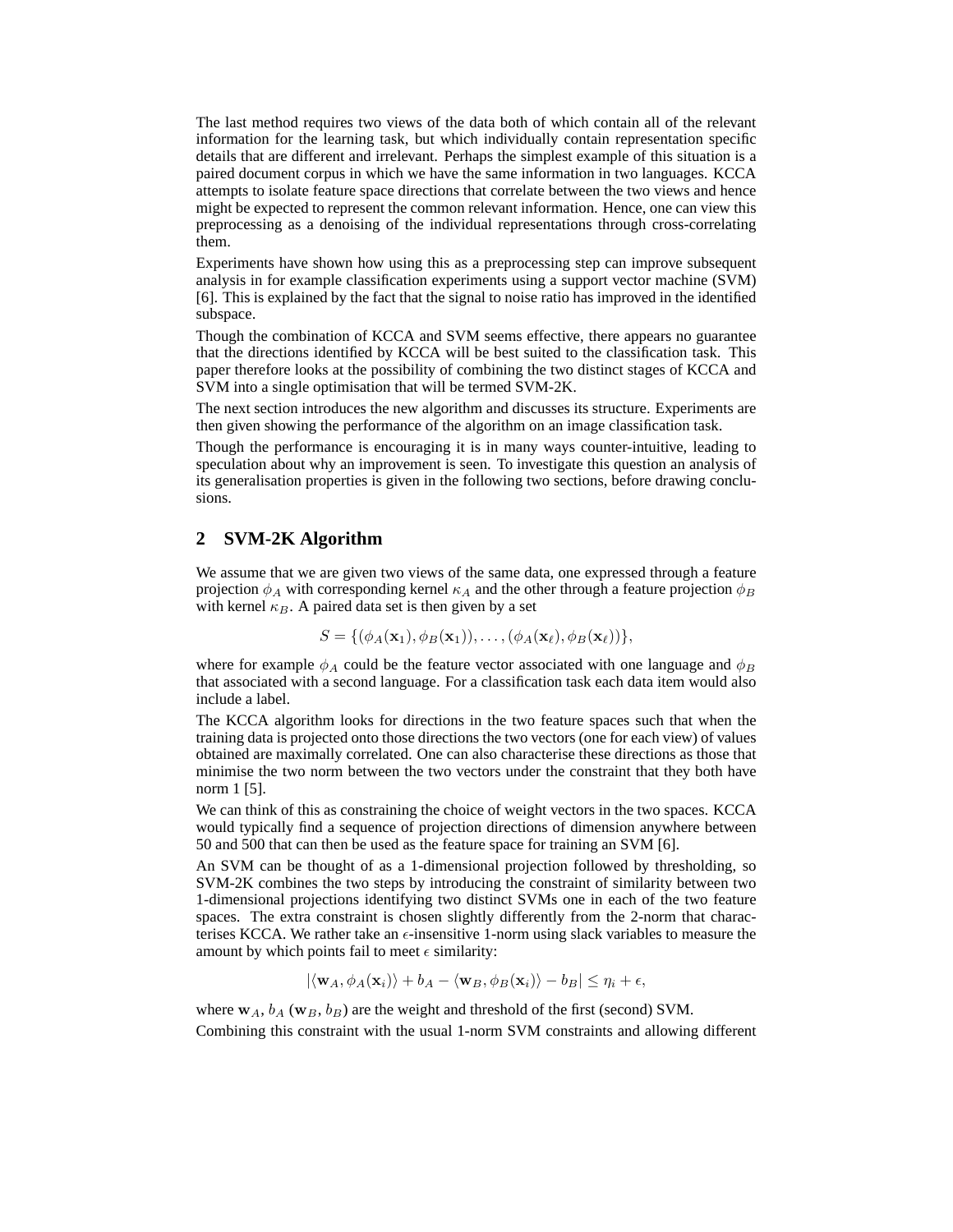regularisation constants gives the following optimisation:

$$
\begin{array}{rcl}\n\min L & = & \frac{1}{2} \left\| \mathbf{w}_A \right\|^2 + \frac{1}{2} \left\| \mathbf{w}_B \right\|^2 + C^A \sum_{i=1}^\ell \xi_i^A + C^B \sum_{i=1}^\ell \xi_i^B + D \sum_{i=1}^\ell \eta_i \\
\text{such that} & \left| \langle \mathbf{w}_A, \phi_A(\mathbf{x}_i) \rangle + b_A - \langle \mathbf{w}_B, \phi_B(\mathbf{x}_i) \rangle - b_B \right| \le \eta_i + \epsilon \\
& & y_i \left( \langle \mathbf{w}_A, \phi_A(\mathbf{x}_i) \rangle + b_A \right) \ge 1 - \xi_i^A \\
& & y_i \left( \langle \mathbf{w}_B, \phi_B(\mathbf{x}_i) \rangle + b_B \right) \ge 1 - \xi_i^B \\
& & \xi_i^A \ge 0, \quad \xi_i^B \ge 0, \quad \eta_i \ge 0 \quad \text{all for} \quad 1 \le i \le \ell.\n\end{array}
$$

Let  $\hat{w}_A$ ,  $\hat{w}_B$ ,  $\hat{b}_A$ ,  $\hat{b}_B$  be the solution to this optimisation problem. The final SVM-2K decision function is then  $h(x) = sign(f(x))$ , where

$$
f(x) = 0.5 \left( \langle \hat{\mathbf{w}}_A, \phi_A(x) \rangle + \hat{b}_A + \langle \hat{\mathbf{w}}_B, \phi_B(x) \rangle + \hat{b}_B \right) = 0.5 \left( f_A(x) + f_B(x) \right).
$$

Applying the usual Lagrange multiplier techniques we arrive at the following dual problem:

$$
\max W = -\frac{1}{2} \sum_{i,j=1}^{\ell} \left( g_i^A g_j^A \kappa_A(\mathbf{x}_i, \mathbf{x}_j) + g_i^B g_j^B \kappa_B(\mathbf{x}_i, \mathbf{x}_j) \right) + \sum_{i=1}^{\ell} (\alpha_i^A + \alpha_i^B)
$$
  
\nsuch that  
\n
$$
g_i^A = \alpha_i^A y_i - \beta_i^+ + \beta_i^-, \quad g_i^B = \alpha_i^B y_i + \beta_i^+ - \beta_i^-,
$$
  
\n
$$
\sum_{i=1}^{\ell} g_i^A = 0 = \sum_{i=1}^{\ell} g_i^B,
$$
  
\n
$$
0 \le \alpha_i^{A/B} \le C^{A/B}
$$
  
\n
$$
0 \le \beta_i^{+/-}, \quad \beta_i^+ + \beta_i^- \le D
$$

with the functions

$$
f_{A/B}(x) = \sum_{i=1}^{\ell} g_i^{A/B} \kappa_{A/B}(\mathbf{x}_i, x) + b_{A/B}.
$$

# **3 Experimental results**



Figure 1: Typical example images from the PASCAL VOC challenge database. Classes are; Bikes (top-left), People (top-right), Cars (bottom-left) and Motorbikes (bottom-right).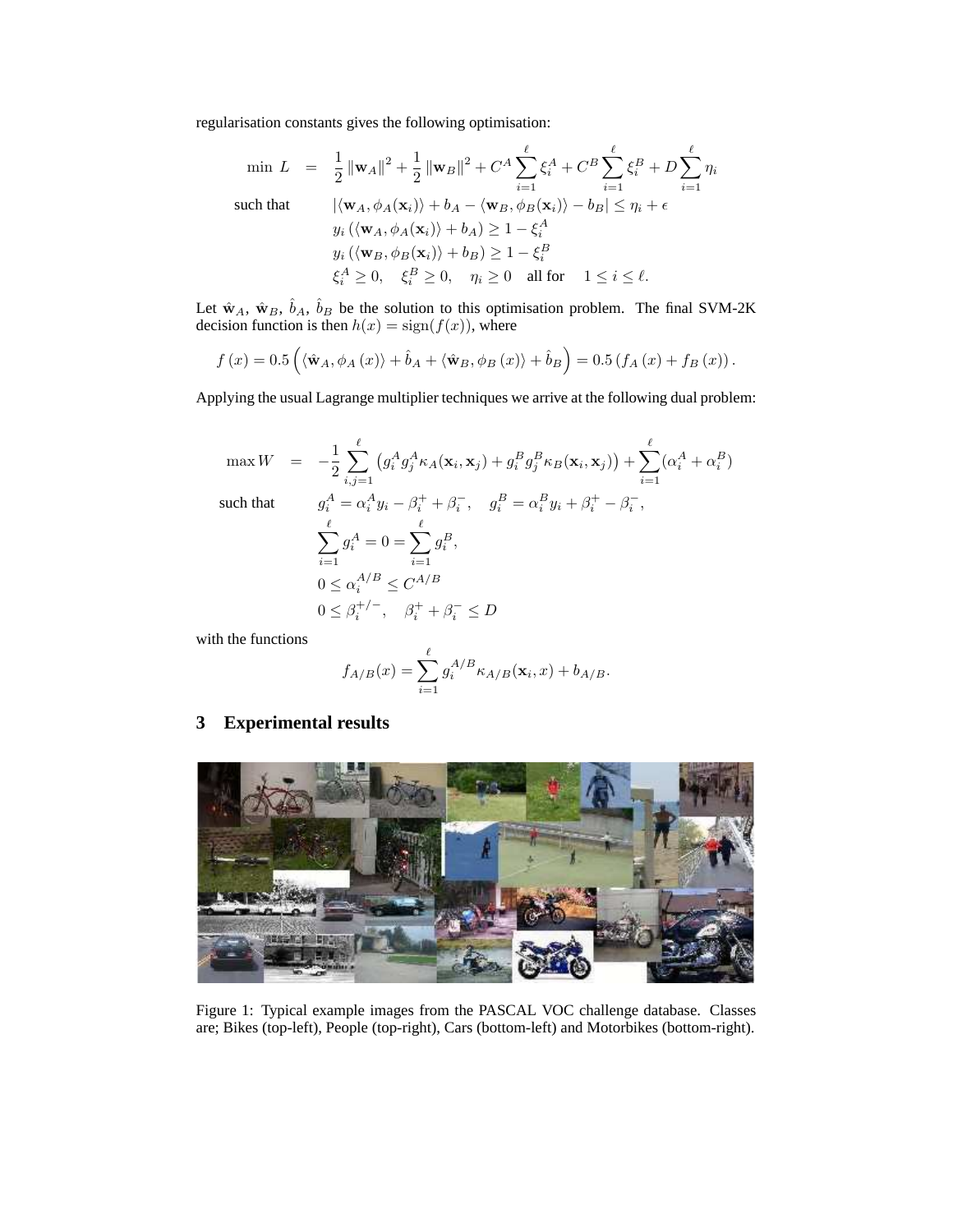The performance of the algorithms developed in this paper we evaluated on PASCAL Visual Object Classes (VOC) challenge dataset  $\text{test1}^1$ . This is a new dataset consisting of four object classes in realistic scenes. The object classes are, motorbikes (M), bicycles (B), people (P) and cars (C) with the dataset containing 684 training set images consisting of (214, 114, 84, 272) images in each class and 689 test set images with (216, 114, 84, 275) for each class. As can be seen in Figure 1 this is a very challenging dataset with objects of widely varying type, pose, illumination, occlusion, background, etc.

The task is to classify the image according to whether it contains a given object type. We tested the images containing the object (i.e. categories M, B, C and P) against non-object images from the database (i.e. category N). The training set contained 100 positive and 100 negative images. The tests are carried out on 100 new images, half belonging to the learned class and half not.

Like many other successful methods [3, 4] we take a "set-of-patches" approach to this problem. These methods represent an image in terms of the features of a set of small image patches. By carefully choosing the patches and their features this representation can be made largely robust to the common types of image transformation, e.g. scale, rotation, perspective, occlusion.

Two views were provided of each image through the use of different patch types. One was from affine invariant interest point detectors with a moment invariant descriptor calculated for each interest point. The second were key point features from SIFT detectors. For one image, several hundred characteristic patches were detected according to the complexity of the images. These were then clustered around  $K = 400$  centres for each feature space. Each image is then represented as a histogram over these centres. So finally, for one image there are two feature vectors of length 400 that provide the two views.

|                  | Motorbike | Bicycle | People | Car   |
|------------------|-----------|---------|--------|-------|
| SVM <sub>1</sub> | 94.05     | 91.58   | 91.58  | 87.95 |
| SVM <sub>2</sub> | 91.15     | 91.15   | 90.57  | 86.21 |
| $KCCA + SVM$     | 94.19     | 90.28   | 90.57  | 88.68 |
| SVM 2K           | 94.34     | 93.47   | 92.74  | 90.13 |

Table 1: Results for 4 datasets showing test accuracy of the individual SVMs and SVM-2K.

Figure 1 show the results of the test errors obtained for the different categories for the individual SVMs and the SVM-2K. There is a clear improvement in performance of the SVM-2K over the two individual SVMs in all four categories.

If we examine the structure of the optimisation, the restriction that the output of the two linear functions be similar seems to be an arbitrary restriction particularly for points that are far from the margin or are misclassified. Intuitively it would appear better to take advantage of the abilities of the different representations to better fit the data.

In order to understand this apparent contradiction we now consider a theoretical analysis of the generalisation of the SVM-2K using the framework provided by Rademacher complexity bounds.

# **4 Background theory**

We begin with the definitions required for Rademacher complexity, see for example Bartlett and Mendelson [2] (see also [9] for an introductory exposition).

**Definition 1.** For a sample  $S = {\mathbf{x}_1, \cdots, \mathbf{x}_{\ell}}$  generated by a distribution D on a set

<sup>1</sup>Available from http://www.pascal-network.org/challenges/VOC/voc/ 160305 VOCdata.tar.gz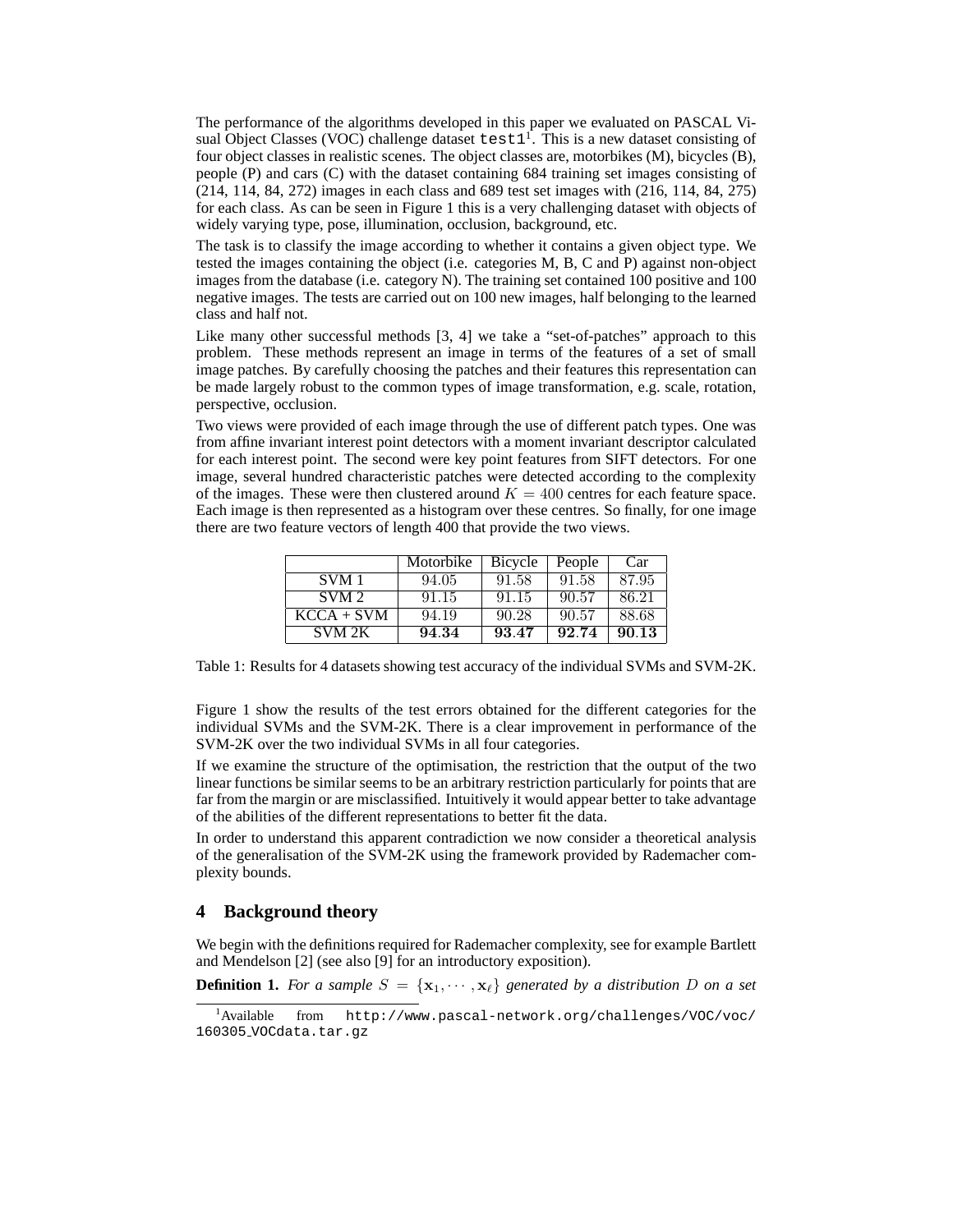X *and a real-valued function class* F *with a domain* X*, the empirical Rademacher complexity of* F *is the random variable*

$$
\hat{R}_{\ell}(\mathcal{F}) = \mathbb{E}_{\sigma}\left[\sup_{f \in \mathcal{F}}\left|\frac{2}{\ell}\sum_{i=1}^{\ell} \sigma_{i} f\left(\mathbf{x}_{i}\right)\right|\middle|\mathbf{x}_{1}, \cdots, \mathbf{x}_{\ell}\right]
$$

*where*  $\sigma = {\sigma_1, \cdots, \sigma_\ell}$  *are independent uniform*  $\{\pm 1\}$ -valued Rademacher random vari*ables. The* Rademacher complexity *of* F *is*

$$
R_{\ell}(\mathcal{F}) = \mathbb{E}_{S}\left[\hat{R}_{\ell}(\mathcal{F})\right] = \mathbb{E}_{S\sigma}\left[\sup_{f \in \mathcal{F}}\left|\frac{2}{\ell}\sum_{i=1}^{\ell} \sigma_{i} f\left(\mathbf{x}_{i}\right)\right|\right]
$$

We use  $\mathbb{E}_{\mathcal{D}}$  to denote expectation with respect to a distribution  $\mathcal{D}$  and  $\mathbb{E}_{S}$  when the distribution is the uniform (empirical) distribution on a sample S.

**Theorem 1.** *Fix*  $\delta \in (0,1)$  *and let*  $\mathcal F$  *be a class of functions mapping from*  $S$  *to*  $[0,1]$ *.* Let  $(\mathbf{x}_i)_{i=1}^{\ell}$  be drawn independently according to a probability distribution D. Then with *probability at least*  $1 - \delta$  *over random draws of samples of size*  $\ell$ *, every*  $f \in \mathcal{F}$  *satisfies* 

$$
\mathbb{E}_{\mathcal{D}}\left[f\left(x\right)\right] \leq \mathbb{E}_{S}\left[f\left(x\right)\right] + R_{\ell}\left(\mathcal{F}\right) + 3\sqrt{\frac{\ln\left(2/\delta\right)}{2\ell}} \\
\leq \mathbb{E}_{S}\left[f\left(x\right)\right] + \hat{R}_{\ell}\left(\mathcal{F}\right) + 3\sqrt{\frac{\ln\left(2/\delta\right)}{2\ell}}\n\end{aligned}
$$

Given a training set  $S$  the class of functions that we will primarily be considering are linear functions with bounded norm

$$
\left\{ x \to \sum_{i=1}^{\ell} \alpha_i \kappa(\mathbf{x}_i, x) : \alpha' K \alpha \le B^2 \right\}
$$
  

$$
\subseteq \left\{ x \to \langle w, \phi(x) \rangle : ||w|| \le B \right\} = \mathcal{F}_B
$$

where  $\phi$  is the feature mapping corresponding to the kernel  $\kappa$  and  $K$  is the corresponding kernel matrix for the sample S. The following result bounds the Rademacher complexity of linear function classes.

**Theorem 2.** [2] If  $\kappa : X \times X \to R$  *is a kernel, and*  $S = {\mathbf{x}_1, \cdots, \mathbf{x}_\ell}$  *is a sample of point from X, then the empirical Rademacher complexity of the class*  $\mathcal{F}_B$  *satisfies* 

$$
\hat{R}_{\ell}(\mathcal{F}) \leq \frac{2B}{\ell} \sqrt{\sum_{i=1}^{\ell} \kappa(\mathbf{x}_i, \mathbf{x}_i)} = \frac{2B}{\ell} \sqrt{tr(K)}
$$

#### **4.1 Analysing SVM-2K**

For SVM-2K, the two feature sets from the same objects are  $(\phi_A(\mathbf{x}_i))_{i=1}^{\ell}$  and  $(\phi_B(\mathbf{x}_i))_{i=1}^{\ell}$  respectively. We assume the notation and optimisation of SVM-2K given in section 2, equation (1).

First observe that an application of Theorem 1 shows that

$$
\mathbb{E}_{S}[|f_{A}(x) - f_{B}(x)|] \leq \mathbb{E}_{S}[|\langle \hat{\mathbf{w}}_{A}, \phi_{A}(x) \rangle + \hat{b}_{A} - \langle \hat{\mathbf{w}}_{B}, \phi_{B}(x) \rangle - \hat{b}_{B}|]
$$
  

$$
\leq \epsilon + \frac{1}{\ell} \sum_{i=1}^{\ell} \eta_{i} + \frac{2C}{\ell} \sqrt{\text{tr}(K_{A}) + \text{tr}(K_{B})} + 3\sqrt{\frac{\ln(2/\delta)}{2\ell}} =: D
$$

with probability at least  $1-\delta$ . We have assumed that  $||\mathbf{w}_A||^2 + b_A^2 \leq C^2$  and  $||\mathbf{w}_B||^2 + b_B^2 \leq C$  $C<sup>2</sup>$  for some prefixed C. Hence, the class of functions we are considering when applying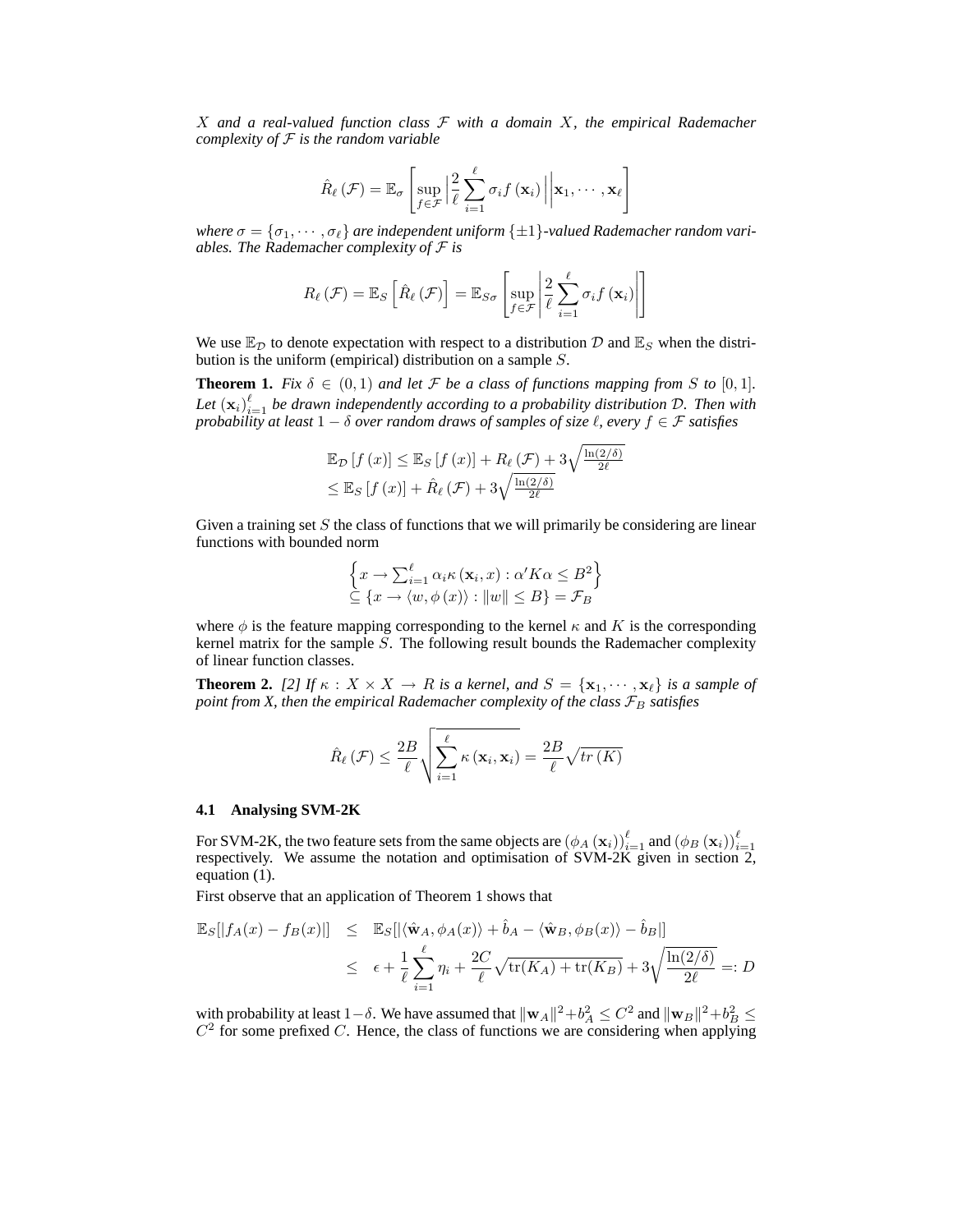SVM-2K to this problem can be restricted to

$$
\mathcal{F}_{C,D} = \left\{ f \middle| f : x \to 0.5 \left( \sum_{i=1}^{\ell} \left[ g_i^A \kappa_A (\mathbf{x}_i, x) + g_i^B \kappa_B (\mathbf{x}_i, x) \right] + b_A + b_B \right), \right\}
$$
\n
$$
g^{A'} K_A g^A + b_A^2 \le C^2, g^{B'} K_B g^B + b_B^2 \le C^2, \mathbb{E}_S [ |f_A(x) - f_B(x)| ] \le D \right\}
$$

The class  $\mathcal{F}_{C,D}$  is clearly closed under negation.

Applying the usual Rademacher techniques for margin bounds on generalisation we obtain the following result.

**Theorem 3.** *Fix*  $\delta \in (0,1)$  *and let*  $\mathcal{F}_{C,D}$  *be the class of functions described above. Let*  $(\mathbf{x}_i)_{i=1}^{\ell}$  be drawn independently according to a probability distribution D. Then with prob*ability at least* 1 − δ *over random draws of samples of size* ℓ*, every* f ∈ FC,D *satisfies*

$$
P_{(x,y)\sim\mathcal{D}}(\text{sign}(f(x)) \neq y) \leq \frac{0.5}{\ell} \sum_{i=1}^{\ell} (\xi_i^A + \xi_i^B) + \hat{R}_{\ell}(\mathcal{F}_{C,D}) + 3\sqrt{\frac{\ln(2/\delta)}{2\ell}}.
$$

It therefore remains to compute the empirical Rademacher complexity of  $\mathcal{F}_{C,D}$ , which is the critical discriminator between the bounds for the individual SVMs and that of the SVM-2K.

### **4.2 Empirical Rademacher complexity of**  $\mathcal{F}_{C,D}$

We now define an auxiliary function of two weight vectors  $w_A$  and  $w_B$ ,

$$
D(\mathbf{w}_A, \mathbf{w}_B) := \mathbb{E}_{\mathcal{D}}[|\langle \mathbf{w}_A, \phi_A(x) \rangle + b_A - \langle \mathbf{w}_B, \phi_B(x) \rangle - b_B|]
$$

With this notation we can consider computing the Rademacher complexity of the class  $\mathcal{F}_{C,D}$ .

$$
\hat{R}_{\ell}(\mathcal{F}_{C,D}) = \mathbb{E}_{\sigma} \left[ \sup_{f \in \mathcal{F}_{C,D}} \left| \frac{2}{\ell} \sum_{i=1}^{\ell} \sigma_i f(\mathbf{x}_i) \right| \right]
$$
\n
$$
= \mathbb{E}_{\sigma} \left[ \sup_{\substack{\|\mathbf{w}_A\| \le C, \ \|\mathbf{w}_B\| \le C \\ D(\mathbf{w}_A, \mathbf{w}_B) \le D}} \left| \frac{1}{\ell} \sum_{i=1}^{\ell} \sigma_i \left[ \langle \mathbf{w}_A, \phi_A(\mathbf{x}_i) \rangle + b_A + \langle \mathbf{w}_B, \phi_B(\mathbf{x}_i) \rangle + b_B \right] \right| \right]
$$

Our next observation follows from a reversed version of the basic Rademacher complexity theorem reworked to reverse the roles of the empirical and true expectations:

**Theorem 4.** *Fix*  $\delta \in (0,1)$  *and let F be a class of functions mapping from S to* [0, 1]*.* Let  $(\mathbf{x}_i)_{i=1}^{\ell}$  be drawn independently according to a probability distribution D. Then with *probability at least* 1 − δ *over random draws of samples of size* ℓ*, every* f ∈ F *satisfies*

$$
\mathbb{E}_{S}[f(x)] \leq \mathbb{E}_{\mathcal{D}}[f(x)] + R_{\ell}(\mathcal{F}) + 3\sqrt{\frac{\ln(2/\delta)}{2\ell}} \leq \mathbb{E}_{\mathcal{D}}[f(x)] + \hat{R}_{\ell}(\mathcal{F}) + 3\sqrt{\frac{\ln(2/\delta)}{2\ell}}.
$$

The proof tracks that of Theorem 1 but is omitted through lack of space. For weight vectors  $w_A$  and  $w_B$  satisfying  $D(w_A, w_B) \le D$ , an application of Theorem 4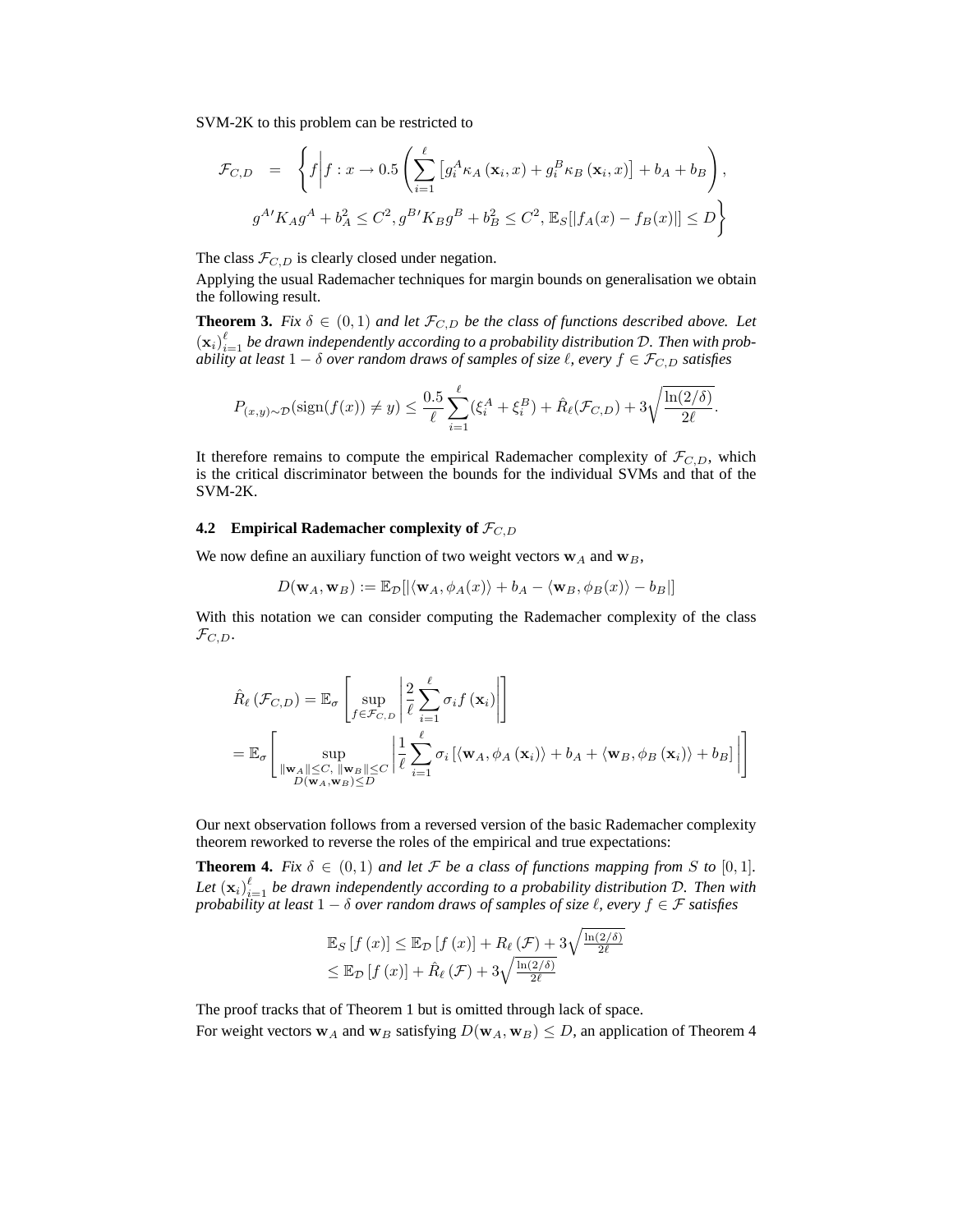shows that with probability at least  $1 - \delta$  we have

$$
\hat{D}(\mathbf{w}_A, \mathbf{w}_B) := \mathbb{E}_S[|\langle \mathbf{w}_A, \phi_A(x) \rangle + b_A - \langle \mathbf{w}_B, \phi_B(x) \rangle - b_B|]
$$
\n
$$
\leq D + \frac{2C}{\ell} \sqrt{\text{tr}(K_A) + \text{tr}(K_B)} + 3\sqrt{\frac{\ln(2/\delta)}{2\ell}}
$$
\n
$$
\leq \epsilon + \frac{1}{\ell} \sum_{i=1}^{\ell} \eta_i + \frac{4C}{\ell} \sqrt{\text{tr}(K_A) + \text{tr}(K_B)} + 6\sqrt{\frac{\ln(2/\delta)}{2\ell}} =: \hat{D}
$$

We now return to bounding the Rademacher complexity of  $\mathcal{F}_{C,D}$ . The above result shows that with probability greater than  $1 - \delta$ 

$$
\hat{R}_{\ell}(\mathcal{F}_{C,D})\n\leq \mathbb{E}_{\sigma}\left[\sup_{\substack{\|\mathbf{w}_{A}\| \leq C \\ \hat{D}(\mathbf{w}_{A}, \mathbf{w}_{B}) \leq \hat{D}}}\left|\frac{1}{\ell}\sum_{i=1}^{\ell} \sigma_{i}\left[\langle \mathbf{w}_{A}, \phi_{A}\left(\mathbf{x}_{i}\right) \rangle + b_{A} + \langle \mathbf{w}_{B}, \phi_{B}\left(\mathbf{x}_{i}\right) \rangle + b_{B}\right]\right|\right]
$$

First note that the expression in square brackets is concentrated under the uniform distribution of Rademacher variables. Hence, we can estimate the complexity for a fixed instantiation  $\hat{\sigma}$  of the the Rademacher variables  $\sigma$ . We now must find the value of  $w_A$  and  $w_B$  that maximises the expression

$$
\frac{1}{\ell} \left| \left[ \left\langle \mathbf{w}_A, \sum_{i=1}^{\ell} \hat{\sigma}_i \phi_A (\mathbf{x}_i) \right\rangle + b_A \sum_{i=1}^{\ell} \hat{\sigma}_i + \left\langle \mathbf{w}_B, \sum_{i=1}^{\ell} \hat{\sigma}_i \phi_B (\mathbf{x}_i) \right\rangle + b_B \sum_{i=1}^{\ell} \hat{\sigma}_i \right] \right|
$$
  
= 
$$
\frac{1}{\ell} \left| \hat{\sigma}' K_A g^A + \hat{\sigma}' K_B g^B + (b_A + b_B) \hat{\sigma}' \mathbf{j} \right|
$$

subject to the constraints  $g^{A'}K_Ag^A \leq C^2$ ,  $g^{B'}K_Bg^B \leq C^2$ , and

$$
\frac{1}{\ell}\mathbf{1}'\mathrm{abs}(K_A g^A - K_B g^B + (b_A - b_B)\mathbf{1}) \leq \hat{D}
$$

where 1 is the all ones vector and  $abs(u)$  is the vector obtained by applying the abs function to u component-wise. The resulting value of the objective function is the estimate of the Rademacher complexity. This is the optimisation solved in the brief experiments described below.

#### **4.3 Experiments with Rademacher complexity**

We computed the Rademacher complexity for the problems considered in the experimental section above. We wished to verify that the Rademacher complexity of the space  $\mathcal{F}_{C,D}$ , where  $C$  and  $D$  are determined by applying the SVM-2K, are indeed significantly lower than that obtained for the SVMs in each space individually.

|                   | Motorbike | <b>Bicycle</b> | People | Car   |
|-------------------|-----------|----------------|--------|-------|
| SVM <sub>1</sub>  | 94.05     | 91.58          | 91.58  | 87.95 |
| Rad 1             | 1.65      | 0.93           | 0.91   | 1.60  |
| SVM2              | 91.15     | 91.15          | 90.57  | 86.21 |
| Rad 2             | 1.72      | 1.48           | 0.87   | 1.64  |
| SVM <sub>2K</sub> | 94.34     | 93.47          | 92.74  | 90.13 |
| Rad 2K            | 1.26      | 1.28           | 0.82   | 1.26  |

Table 2: Results for 4 datasets showing test accuracy and Rademacher complexity (Rad) of the individual SVMs and SVM-2K.